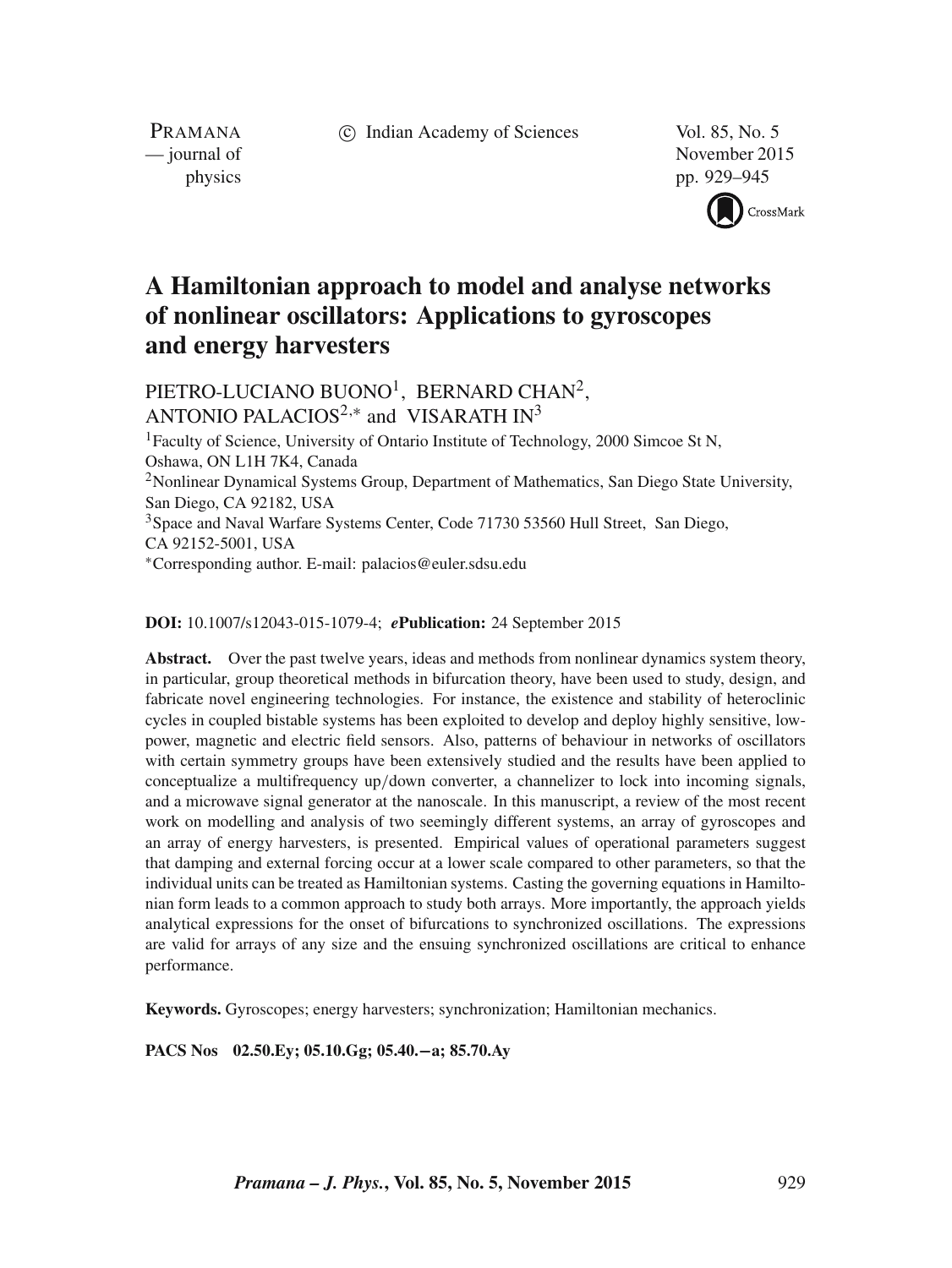# **1. Introduction**

The seminal work of William Rowan Hamilton in the 19th century [1,2] led to a novel reformulation of Newton's equations in terms of canonical coordinates that account for the position and momentum of a mechanical system. Hamilton formulation was novel because it presented a unified framework to model and analyse physical and mechanical systems described by ordinary differential equations, partial differential equations or through calculus of variations. Along the way, the concept of integrable systems was conceived to describe nonlinear differential equations that admit an analytic solution.

Nowadays, integrable systems arise naturally at various length scales: in molecular dynamics [3], underwater vehicle dynamics [4], in magnetic- and electric-field sensors [5–8], hydroelastic rotating systems and boats/ships [9–12], in complex systems such as telecommunication infrastructures [13], and in power grids [14]. In this manuscript we present a review of the analysis of two seemingly unrelated arrays of  $N$  mechanical systems: one of vibratory gyroscopes [12,15–17] and the other of energy harvester devices [18,19]. The rationale for coupling is to exploit the emergence of collective synchronized oscillations to optimize the performance: reduce phase drift induced by noise in the case of gyroscopes and increase power output for energy harvesters. The specific choice of coupling in each system is dictated by experimental works. That is, for the array of gyroscopes, the natural choice is bidirectionally through the driving axes of each gyroscope, leading to an array with dihedral  $\mathbf{D}_N$ . For the array of energy harvesting, the experimental implementation is based on placing multiple composite beams on a common vibration base, which in this case yields all-to-all coupling represented by the group  $S_N$  of permutations of N objects. Other choices, for instance, unidirectional coupling, can lead to arrays that do not preserve the Hamiltonian structure of each unit. In other words, spatial symmetry alone is not a necessary and sufficient condition for an array to retain a Hamiltonian structure as a network. Nevertheless, the groups  $\mathbf{D}_N$  and  $\mathbf{S}_N$  do preserve the Hamiltonian structure, so that the ideas and methods in this review article can be readily extended to other systems. Under empirical parameter values produced by experiments, dissipative and external forcing might be negligible, so that each individual unit can be treated as an integrable Hamiltonian dynamical system of dimensions 4. Collectively, the governing equations of each array lead to a non-autonomous system of ordinary differential equations of dimensions 4N.

From an engineering standpoint, these two systems, the gyroscopes and the energy harvesters, could not be more different. Gyroscopes are designed to measure angular rates of rotations and their performance depends on minimizing phase drift in the oscillations of the sensing axes. Energy harvesters are manufactured to store electrical current or voltage and their performance is measured by maximizing the power output. From a mathematical point of view, the systems are, however, very similar. The normal forms of the governing equations consist of non-autonomous equations of the Duffing-type and the phase space is identical, i.e., **R** <sup>4</sup><sup>N</sup>. Due to these similarities, we employ a common approach to study their collective behaviour. First, the governing equations, without forcing and damping, are reformulated in a Hamiltonian structure. Then the isotypic decomposition of the phase space  $\mathbb{R}^{4N}$  under the action of the group of symmetries,  $\mathbf{D}_N$  for gyroscopes and  $\mathbf{S}_N$ for energy harvesters, are used to study the linearized system of equations. This approach allows us to calculate approximate analytical expressions for the critical value of coupling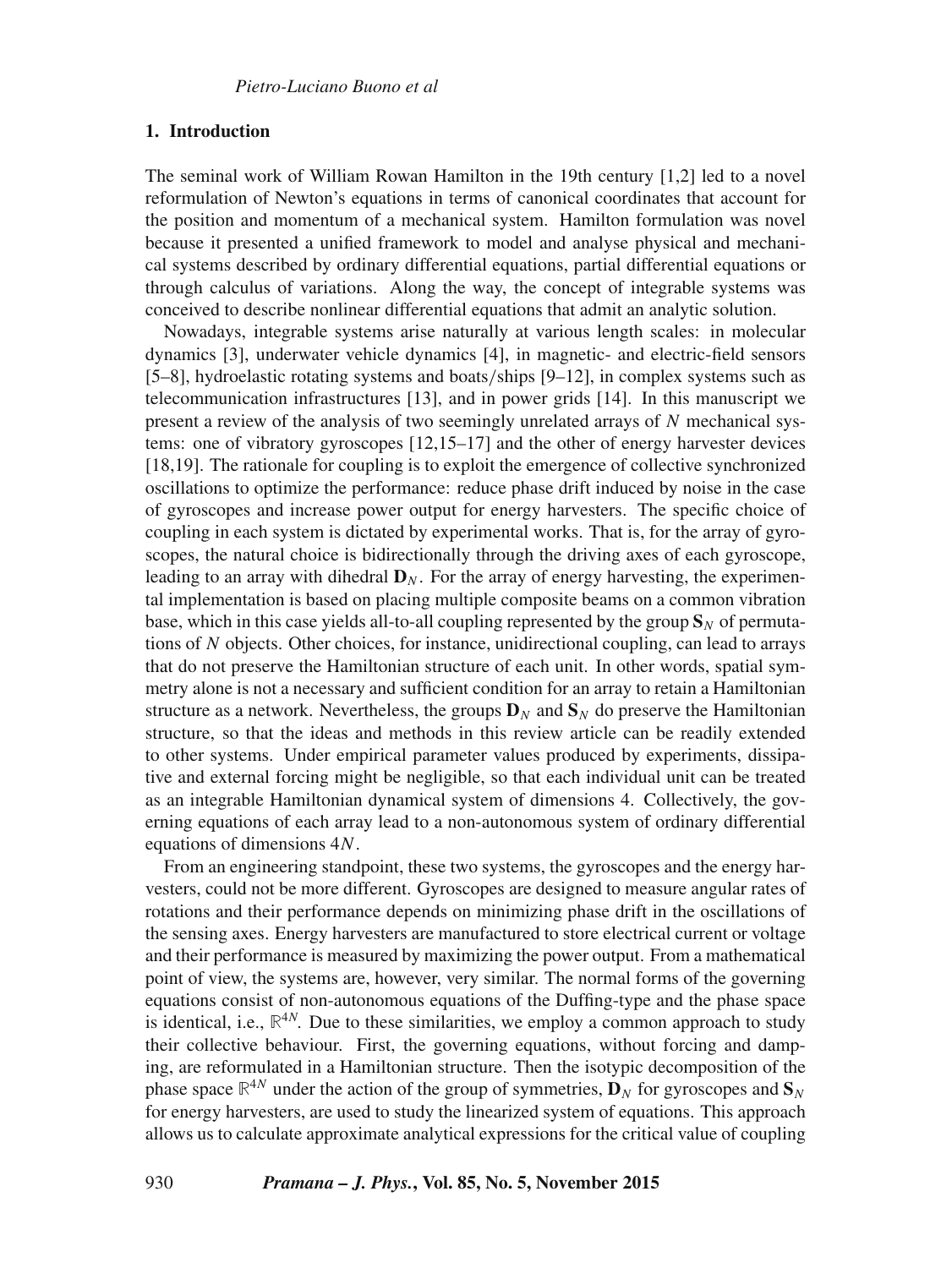# *A Hamiltonian approach to networks of nonlinear oscillators*

strength that leads to synchronized oscillations in each system. The expressions are reasonable approximations for weak forcing and small damping, under which the branches of equilibrium states become foliated by periodic oscillations. They are valid for any network of size  $N$  and remain valid under non-zero weak coupling. More importantly, they can be used to design and tune-up future experimental works.

# **2. Gyroscope system**

In recent years, we have discovered [20] that coupling of similar vibratory gyroscopes can lead to a new concept of a N degrees-of-freedom (DOF) coupled inertial navigation system, with the ability to minimize the effects of noise, material imperfections, phase drift, and power consumption significantly more than any single device. Experimental works reveal that damping and forcing coefficients have a relatively small scale compared to other system parameters. Thus, the equations can be written as a Hamiltonian system and the dynamics can be studied as perturbations of the Hamiltonian structure. In this section, we review this approach and the calculations that lead to an analytical approximation for the onset of synchronized oscillations, which are critical to the operation of the device.

#### 2.1 *Vibratory gyroscopes*

A conventional vibratory gyroscope consists of a proof-mass system as shown in figure 1. The system operates [21–23] on the basis of energy transferred from a driving mode to a sensing mode through the Coriolis force [24]. In this configuration, a change in acceleration around the driving  $x$ -axis caused by the presence of the Coriolis force induces



**Figure 1.** Schematic diagram of a vibratory gyroscope system. An internal driving force induces the spring-mass system to vibrate in one direction, the  $x$ -axis in this example. An external rotating force, perpendicular to the  $xy$ -plane induces oscillations in the y-direction by transferring energy through the Coriolis force. These latter oscillations can be used to detect and quantify the rate of rotation.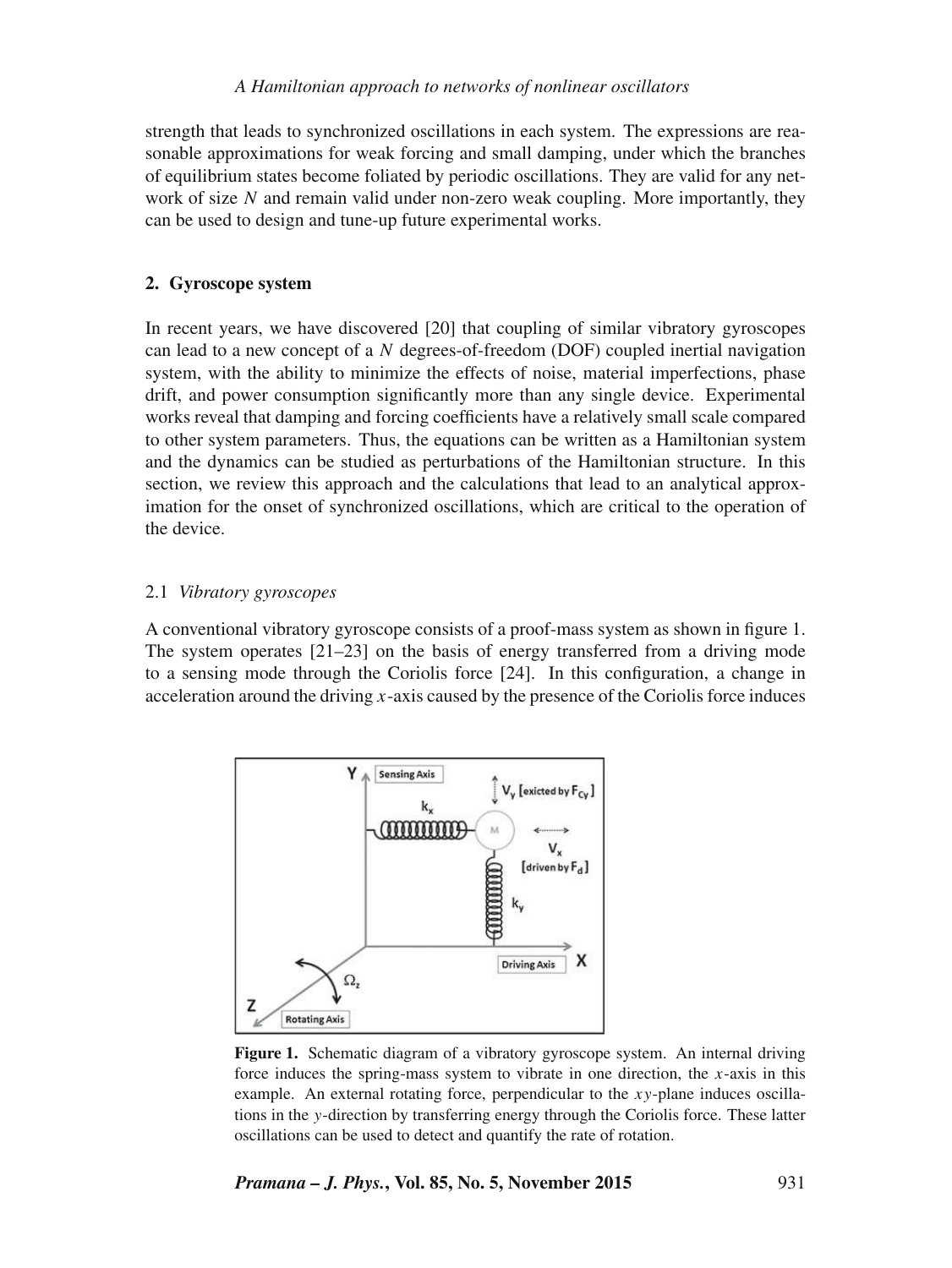a vibration in the sensing y-axis which can be converted to measure angular rate output or absolute angles of rotation. The governing equations of the gyroscope can be written as

$$
m\ddot{x} + c_x \dot{x} + \kappa_x x + \mu_x x^3 = f_e(t) + 2m\Omega_z \dot{y},
$$
  
\n
$$
m\ddot{y} + c_y \dot{y} + \kappa_y y + \mu_y y^3 = -2m\Omega_z \dot{x},
$$
\n(1)

where x (y) represents the drive (sense) modes, m is the proof mass,  $\Omega_z$  is the angular rate of rotation along a perpendicular direction (z-axis),  $c_x$  ( $c_y$ ) is the damping coefficient along the x- (y-) direction, and  $\kappa_{x}$  ( $\kappa_{y}$ ) and  $\mu_{x}$  ( $\mu_{y}$ ) are the linear and nonlinear damping coefficients along the  $x- (y-)$  directions, respectively. Typically, the forcing term has a sinusoidal form  $f_e(t) = A_d \cos w_d t$ , where  $A_d$  is the amplitude and  $w_d$  is the frequency of the excitation. The Coriolis forces appear in the driving and sensing modes as  $F_{cx}$  =  $2m\Omega_z \dot{y}$  and  $F_{cy} = -2m\Omega_z \dot{x}$ , respectively.

# 2.2 *A ring of coupled gyroscopes with dihedral symmetry*

We now consider  $N$  identical gyroscopes coupled identically in a ring system, with no preferred direction leading to  $\mathbf{D}_N$  symmetry, as shown in figure 2. We assume that  $\mu_x = \mu_y = \mu > 0$ , mainly to reduce the complexity in dealing with nonlinear terms. Nevertheless, the results should still hold for relatively small variations in parameter values but a complete analysis of non-identical gyroscope systems is beyond the scope of the present work. Thus, the behaviour of the individual ith gyroscope in the system, with identical coupling strength  $\lambda$  is described by the following system of differential equations:

$$
m\ddot{x}_i + c_x \dot{x}_i + \kappa_x x_i + \mu x_i^3 = f_e(t) + 2m_i \Omega \dot{y}_i + \lambda \sum_{i=1}^N (x_{i-1} - 2x_i + x_{i+1}),
$$
  
\n
$$
m\ddot{y}_i + c_y \dot{y}_i + \kappa_y y_i + \mu y_i^3 = -2m_i \Omega \dot{x}_i.
$$
\n(2)

We now rewrite the governing equations (2) as a first-order system of differential equations. Let  $q_i = (q_{i1}, q_{i2})^T = (x_i, y_i)^T$  be the configuration components and  $p_i = m\dot{q}_i + Gq_i$  be the momentum components of a single gyroscope, where



**Figure 2.** Schematic diagram of a ring of coupled vibratory gyroscopes with no preferred direction of coupling, i.e., bidirectional, exhibiting  $D_N$  symmetry.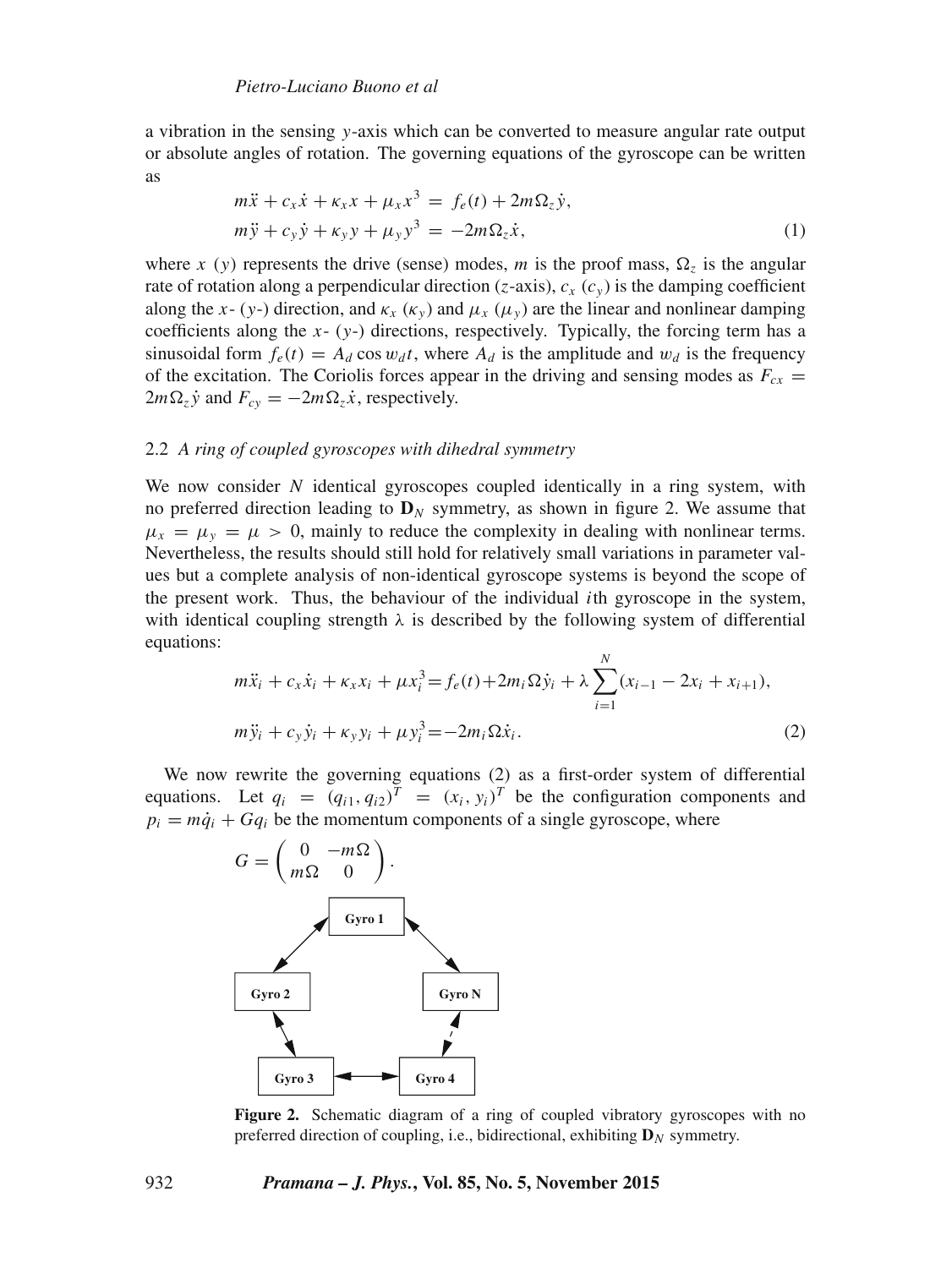Directly differentiating the momentum components, we get (after rearranging terms)  $m\ddot{q}_i = \dot{p}_i - G\dot{q}_i$ . Then the original equations (2), which have total phase space  $\mathbb{R}^{4N}$ , can be written in the following form: Letting  $Z_i = (q_i, p_i)$ , the internal dynamics of each individual ith gyroscope can be expressed as follows:

$$
\mathcal{F}(Z_i) = \begin{pmatrix} -G/m & (1/m)I_2 \\ -(GF/m)+K-(1/m)G^2 & (1/m)(F-G) \end{pmatrix} \begin{pmatrix} q_i \\ p_i \end{pmatrix} + \begin{pmatrix} 0 \\ -f_i \end{pmatrix},
$$

with  $F = \text{diag}(c_x, c_y)$ ,  $K = \text{diag}(\kappa_x, \kappa_y)$ , and  $f_i = \mu(q_{i1}^3, q_{i2}^3)^T$ . Then the governing equations of the  $D_N$  symmetric ring can be written as

$$
\frac{dZ_i}{dt} = \mathcal{F}(Z_i) + \mathcal{H}(Z_{i+1}, Z_i) + \mathcal{H}(Z_{i-1}, Z_i) + R(t),
$$
\n(3)

where  $R(t) = (0, f_e(t), 0, 0)^T$ ,

$$
\mathcal{H}(Z_{i+1}, Z_i) = \begin{pmatrix} 0 \\ \lambda \Gamma(q_{i+1} - q_i) \end{pmatrix} \text{ and } \Gamma = \begin{pmatrix} 1 & 0 \\ 0 & 0 \end{pmatrix}.
$$

Note that as the nonlinear terms are given only by cubic terms, each gyroscope is symmetric with respect to the  $-I$  transformation  $(q_i, p_i)$  →  $(-q_i, -p_i)$ . Because the coupling is also symmetric with respect to this  $\mathbb{Z}_2(-I)$ -symmetry, that is,  $\mathcal{H}(-Z_{i+1}, -Z_i)$  =  $-\mathcal{H}(Z_{i+1}, Z_i)$ , then the networks have symmetry group given by the direct product of the network symmetry and the  $\mathbb{Z}_2(-I)$  symmetry, i.e.,  $\mathbf{D}_N(\gamma, \eta) \times \mathbb{Z}_2(-I)$  (see Dionne *et al.* [25] for details).

# 2.3 *Hamiltonian structure of the unforced,*  $f_e(t) = 0$ *, ring*

For the remainder of the paper we assume that  $c_x = c_y = 0$ . Each uncoupled gyroscope has phase space  $\mathbb{R}^4$ , so that we define the symplectic form

$$
\omega_4(u, v) = u^T J_4 v, \quad J_{2n} = \begin{pmatrix} 0 & I_n \\ -I_n & 0 \end{pmatrix}, \tag{4}
$$

with  $u, v \in \mathbb{R}^4$  and *n* a positive integer. Then, direct calculations show that  $\dot{Z}_i = \mathcal{F}(Z_i)$ is a Hamiltonian vector field with respect to the symplectic form  $\omega_4$ , with Hamiltonian function

$$
H(q_i, p_i) = -\frac{1}{2} p_i^T \left( K - \frac{G^2}{m} \right) q_i - q_i^T \frac{G}{m} q_i + p_i^T \frac{G}{m} p_i
$$
  
+  $q_i^T \frac{I_2}{m} p_i + H_2(q_i, p_i),$ 

where  $H_2(q_i, p_i) = (\mu/4)(q_{i1}^4 + q_{i2}^4)$ . We now address the question of whether the coupled system is also Hamiltonian with respect to the symplectic structure

$$
J = \text{diag}\underbrace{(J_4, \dots, J_4)}_{N \text{ times}},\tag{5}
$$

where  $J_4$  is defined by (4). The linearized system can be written as

$$
M_{\text{bi}} = I_N \otimes M_1 + (C + C^T) \otimes M_2,\tag{6}
$$

*Pramana – J. Phys.***, Vol. 85, No. 5, November 2015** 933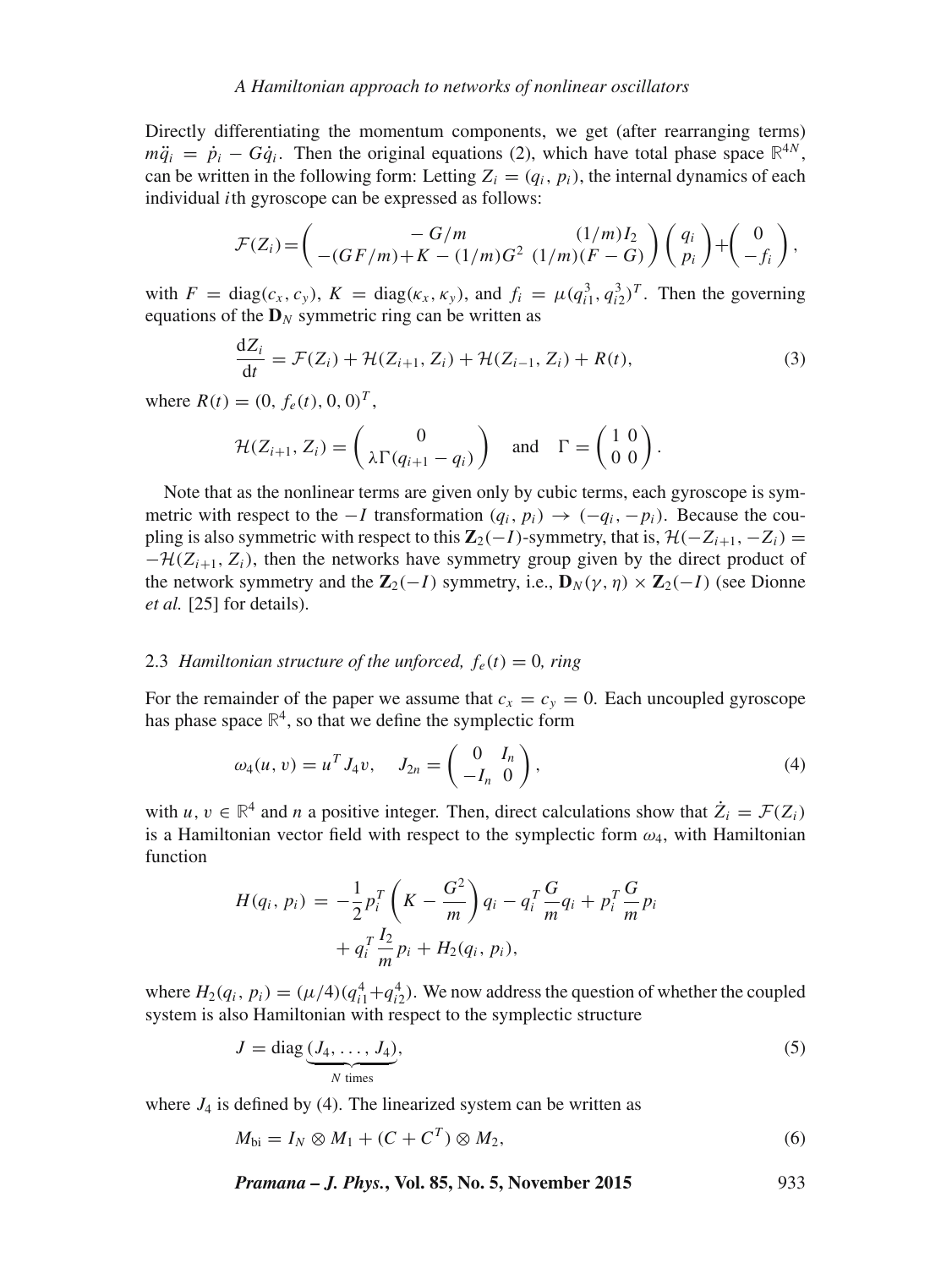with  $M_1$  and  $M_2$  defined as follows:

$$
M_1 = \begin{pmatrix} -(G/m) & (1/m)I_2 \\ -(K - (1/m)G^2 + 2\lambda \Gamma) & -(G/m) \end{pmatrix}, \quad M_2 = \begin{pmatrix} 0 & 0 \\ \lambda \Gamma & 0 \end{pmatrix},
$$

Now, a matrix  $B \in R^{2n}$  is Hamiltonian if it satisfies

$$
B^T J_{2n} + J_{2n} B = 0. \tag{7}
$$

We can check directly that  $M_1$  and  $M_2$  are Hamiltonian matrices with respect to  $J_4$ . Thus, all the linearized internal and coupling matrices are Hamiltonian, but we still need to verify that the overall coupled linear systems are also Hamiltonian when coupled with their respective structure. Indeed, one can verify that  $M_{bi}^T J + J M_{bi} = 0$  holds. Since both  $M_1$  and  $M_2$  are Hamiltonian with respect to  $J_4$ , the corresponding linear Hamiltonian function is

$$
H(Z) = \frac{1}{2} Z^T J^T M_{bi} Z.
$$

Hence, the Hamiltonian of the complete  $D_N$ -symmetric ring can now be expressed in terms of position and momentum coordinates  $(q, p) = (q_1, \ldots, q_N, p_1, \ldots, p_N)$  as

$$
H(q, p) = \frac{1}{2} \sum_{i=1}^{N} -p_i^T \left( K - \frac{G^2}{m} + 2\lambda \Gamma \right) q_i - q_i^T \frac{G}{m} q_i + p_i^T \frac{G}{m} p_i + q_i^T \frac{I_2}{m} p_i
$$
  
-  $(q_{i+1} + q_{i-1})^T \lambda \Gamma q_i + H_2(q, p).$ 

#### 2.4 *Isotypic decomposition for*  $\mathbf{D}_N$  *symmetry*

We now construct a symplectic linear transformation to decompose the system into its isotypic components, which allows us to write the linear part of the equations in block diagonal form and then simplify the stability analysis. For  $\zeta = \exp(2\pi i/N)$  and some  $v \in$ **R**, let  $v_j = (v, \zeta^j v, \zeta^{2j} v, \ldots, \zeta^{(N-1)j} v)^T$  be a vector in  $\mathbb{C}$ . Suppose  $j = 0, \ldots, N-1$ , then the vectors  $v_j$  form a basis for  $\mathbb{C}^N$ , that is

$$
\left(\mathbb{C}^N\right)^4 = V_0^4 \oplus V_1^4 \oplus \cdots \oplus V_{N-1}^4,\tag{8}
$$

where  $V_j = C\{v_j\}$  are invariant subspaces. Given that each vibratory gyroscope has an internal phase space of dimension four, let

$$
e_1 = \begin{pmatrix} 1 \\ 0 \\ 0 \\ 0 \end{pmatrix}, e_2 = \begin{pmatrix} 0 \\ 1 \\ 0 \\ 0 \end{pmatrix}, e_3 = \begin{pmatrix} 0 \\ 0 \\ 1 \\ 0 \end{pmatrix}, e_4 = \begin{pmatrix} 0 \\ 0 \\ 0 \\ 1 \end{pmatrix},
$$

be the canonical basis of  $\mathbb{R}^4$  and define  $v_{ji} = (e_i, \zeta^j e_i, \zeta^{2j} e_i, \dots, \zeta^{(N-1)j} e_i)^T$ , for  $i =$  $1, 2, 3, 4$ . Direct calculations show that this set of  $4N$  vectors form a symplectic basis under the symplectic form  $\omega(u, v) = u^T J v$ , with  $u, v \in \mathbb{C}^{4N}$  and J given by (4), so that  $\omega(v_{ji}, v_{k\ell}) = 0$  holds for any pair  $v_{ji}$ ,  $v_{k\ell}$  in the basis of  $\mathbb{C}^{4N}$ . The corresponding real symplectic transition matrix P is constructed as follows: For a complex vector  $v_{ii}$ , let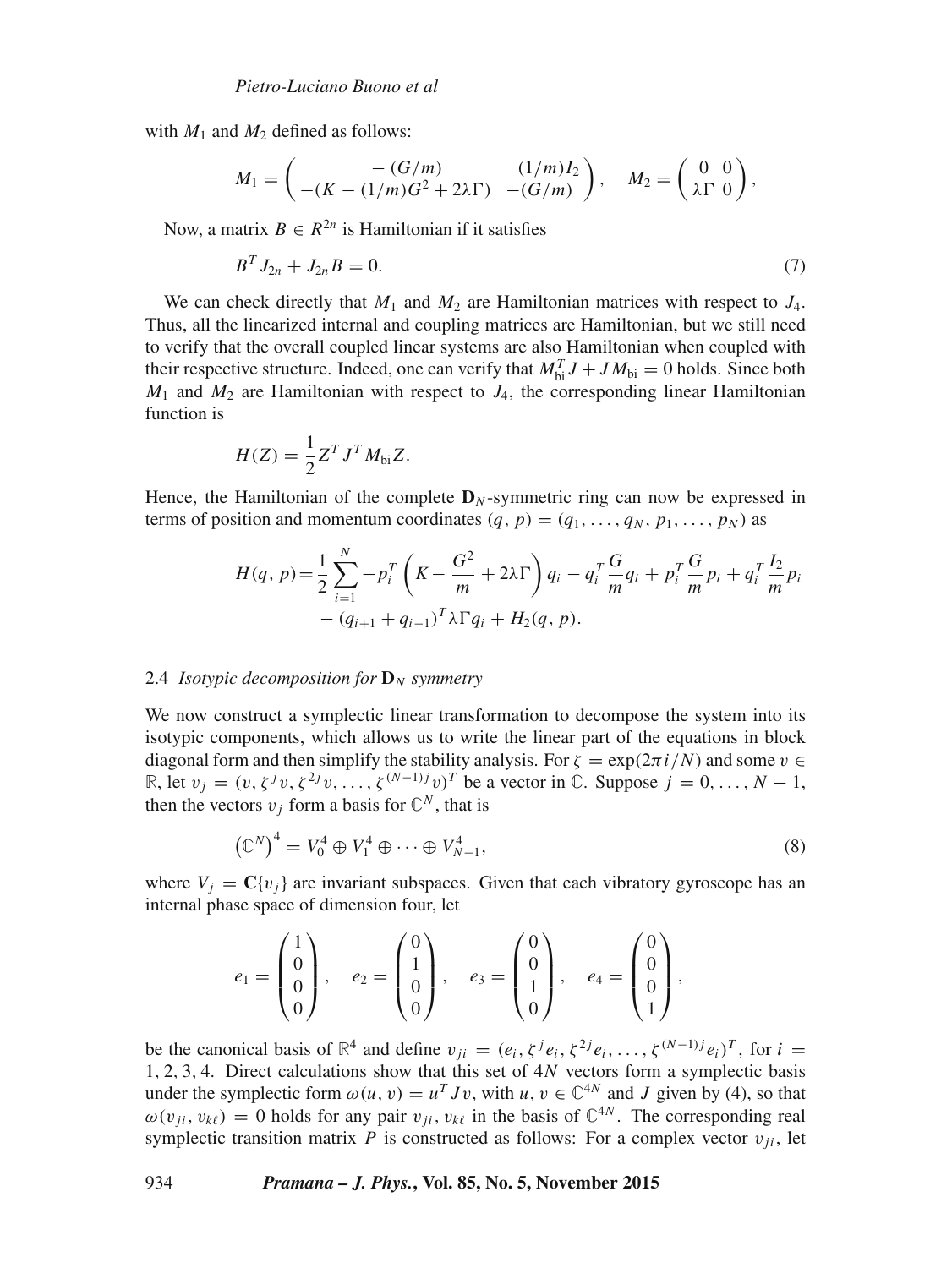$\Re_{ij}$  and  $\Im_{ij}$  denote its real and imaginary parts, respectively. Furthermore, we denote a normalized vector by  $\tilde{\cdot}$ . For N odd, the real symplectic transition matrix is

$$
P = \left[\begin{matrix} \tilde{v}_{01}, \ldots, \tilde{v}_{04}, \tilde{\mathbb{S}}_{11}, \tilde{\mathbb{M}}_{11}, \ldots, \tilde{\mathbb{S}}_{14}, \tilde{\mathbb{M}}_{14}, \ldots, \\ \tilde{\mathbb{S}}_{\lfloor N/2 \rfloor 1}, \tilde{\mathbb{M}}_{\lfloor N/2 \rfloor 1}, \ldots, \tilde{\mathbb{S}}_{\lfloor N/2 \rfloor 4}, \tilde{\mathbb{M}}_{\lfloor N/2 \rfloor 4}\right].\end{matrix}
$$

Similarly, the corresponding real symplectic matrix for  $N$  even is

$$
P = \left[\begin{matrix} \tilde{v}_{01}, \ldots, \tilde{v}_{04}, \tilde{\mathfrak{A}}_{11}, \tilde{\mathfrak{R}}_{11}, \ldots, \tilde{\mathfrak{A}}_{14}, \tilde{\mathfrak{R}}_{14}, \ldots, \\ \tilde{\mathfrak{A}}_{(N/2-1)1}, \tilde{\mathfrak{R}}_{(N/2-1)1}, \ldots, \tilde{\mathfrak{A}}_{(N/2-1)4}, \tilde{\mathfrak{R}}_{(N/2-1)4}, \tilde{v}_{(N/2)1}, \ldots, \tilde{v}_{(N/2)4} \end{matrix}\right].
$$

From the basis chosen, the complexified phase space can now be written as

$$
\left(\mathbb{C}^N\right)^4 = V_0^4 \oplus V_1^4 \oplus \cdots \oplus V_{N-1}^4.
$$

Applying  $P$  to the linear part of  $(3)$  we obtain the system in its block diagonal form  $P^{-1}MP = M$ . For N odd,  $M = diag(M_0, M_1, M_1, \dots, M_{\lfloor N/2 \rfloor}, M_{\lfloor N/2 \rfloor})$ , and for N even  $M = \text{diag}(\mathcal{M}_0, \mathcal{M}_1, \mathcal{M}_1, \dots, \mathcal{M}_{N/2-1}, \mathcal{M}_{N/2-1}, \mathcal{M}_{N/2})$ , where  $\mathcal{M}_j =$  $M_1 + 2 \cos(2\pi i/N) M_2$ .

# 2.5 *Linear stability*

We now calculate the eigenvalues of the matrix  $M$ . Since the linear system is in block diagonal form, the eigenvalues are the same as the combined eigenvalues of all the  $\mathcal{M}_i$ blocks. Of the four eigenvalues, two of them have the form

$$
\rho_j^{\pm} = \frac{1}{\sqrt{m}} \sqrt{-\left(\kappa + 2m\Omega^2 + \lambda\left(1 - \cos\left(2\pi j/N\right)\right)\right) \pm \sqrt{s_j}},
$$

where  $s_j = 4m\Omega^2(\kappa + m\Omega^2 + \lambda(1 - \cos(2\pi j/N))) + \lambda^2(1 - \cos(2\pi j/N))^2$ . The other two eigenvalues are  $-\rho_j^{\pm}$ . It is straightforward to check that because  $\kappa > 0$ , the eigenvalue  $\rho_j^-$  is purely imaginary for all  $\lambda \in \mathbb{R}$ . Observe that  $\rho_j^+ = 0$ , if and only if,  $\kappa + 2\lambda(1 - \cos(2\pi j/N)) = 0$ , that is,

$$
\lambda_j^* = -\frac{\kappa}{2(1 - \cos(2\pi j/N))}.
$$
\n(9)

This result implies that  $\lambda_j^*$  is maximum when  $j = \lfloor N/2 \rfloor$ . For N even,  $\lambda_{\lfloor N/2 \rfloor}^* = -\kappa/4$ and for N odd,  $\lambda^*_{\lfloor N/2 \rfloor}$  takes its smallest value for  $N = 3$  at  $-\kappa/3$  and converges to  $-\kappa/4$ as  $N \to \infty$ .

One can easily check that as  $\lambda$  increases through  $\lambda_j^*$ ,  $\rho_j^+$  changes from real to purely imaginary. Thus, for  $\lambda > \lambda^*_{\lfloor N/2 \rfloor}$  all eigenvalues are purely imaginary.

Next we establish the relationship between equilibrium solutions of the unforced system with periodic solutions of the forced system with the small coupling parameter A. Then we conclude this section by stating the threshold condition that leads to the emergence of stable synchronized oscillations in the ring dynamics.

#### 2.6 *Emergence of synchronized oscillations under forcing*

We consider again the governing equations for the bidirectional ring (without forcing) written as a separation of linear  $M$  and nonlinear terms, that is

$$
\frac{\mathrm{d}Z}{\mathrm{d}t} = MZ + F(Z),\tag{10}
$$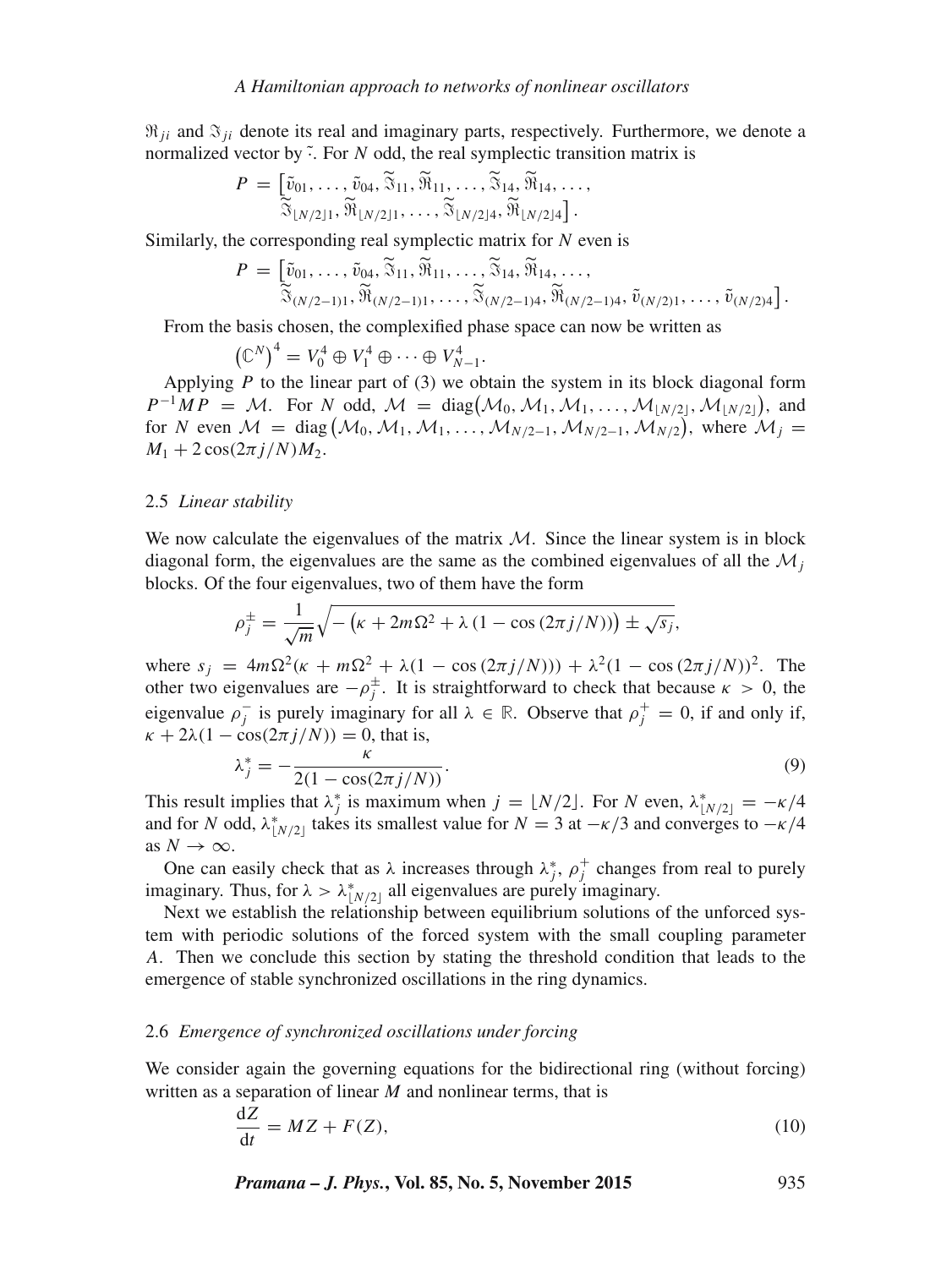where again:  $Z = (Z_1, ..., Z_N)^T$ ,  $Z_i = (q_i, p_i)^T$ ,  $F = (F_1, ..., F_N)^T$ , and  $F_i = (T_i, ..., T_N)^T$  $(0, -f_i)^T$  with  $i = 1, ..., N$  mod N. Also, recall that  $M = M_{bi}$ . Let  $\tau = t$  and now write the system in extended phase space

$$
\frac{\mathrm{d}Z}{\mathrm{d}t} = MZ + F(Z) + H_A(\tau) := S(Z, \tau, A), \quad \frac{\mathrm{d}\tau}{\mathrm{d}t} = 1,\tag{11}
$$

where

$$
H_A(\tau) = (\underbrace{0, f_e(\tau), 0, 0, \ldots, 0, f_e(\tau), 0, 0}_{N \text{ times}}).
$$

We can now establish, through the following proposition, the relationship between equilibrium solutions of the unforced system and periodic solutions of the forced system with the small coupling parameter A.

### PROPOSITION 2.1

*For the forcing frequency*  $\omega \in \mathbb{R} \setminus \{a \text{ finite number of points}\},$  *equilibrium solutions of the unforced system* (10) *are in one-to-one correspondence with* 2π/ω*-periodic solutions of* (11)*. Moreo*v*er*,

- (1) If  $Z_0$  *is an equilibrium solution of* (10) *with isotropy subgroup*  $\Sigma$ , *then the corresponding periodic solution*  $P_0(t)$  *has spatial isotropy subgroup*  $\Sigma$ *.*
- (2)  $Z_0$  *is spectrally stable/strongly stable/unstable, if and only if, P<sub>0</sub>(t) <i>is spectrally stable*/*strongly stable*/*unstable.*

Next we introduce the main result of this section, i.e., a theorem that describes the threshold value for the emergence of stable synchronized oscillations.

**Theorem 2.2.** *If the forcing parameter* A *is small enough*, *system* (11) *with bidirectional coupling has a fully synchronized*  $2\pi/\omega$ -periodic solution  $Z(t)$  near  $Z_0$  with isotropy *subgroup*  $\mathbf{D}_N \times \mathbf{Z}_2$ *, strongly stable for* 

$$
\lambda > \lambda^* = -\frac{\kappa}{2(1 - \cos(2\pi \lfloor N/2 \rfloor/N))}.
$$
 (12)

For N even,  $\lambda_{N/2}^*$  is the threshold value for a bifurcation from the  $\mathcal{M}_{N/2}$  block and so a single pair of eigenvalues crosses the origin. For N odd,  $\lambda_{[N/2]}^*$  is the threshold value for a bifurcation from the two  $\mathcal{M}_{N/2}$  blocks and thus a double pair of eigenvalues crosses the origin. Observe that the term  $f_e(t)$  from (2) does not play a role in the linear part of the system and so it does not affect the calculation of the eigenvalues. Consequently, excluding damping terms,  $\lambda_{N/2}^*$  represents an analytical expression to the critical coupling strength that leads the gyroscopes into complete synchronization when the periodic forcing term  $f_e(t)$  is added [26].

Observe that for the special case of a ring with  $N = 3$  gyroscopes, eq. (12) yields  $\lambda^* = -\kappa/3$ . Based on related experimental work [20,27], we set  $\kappa = 2.6494$  N/m to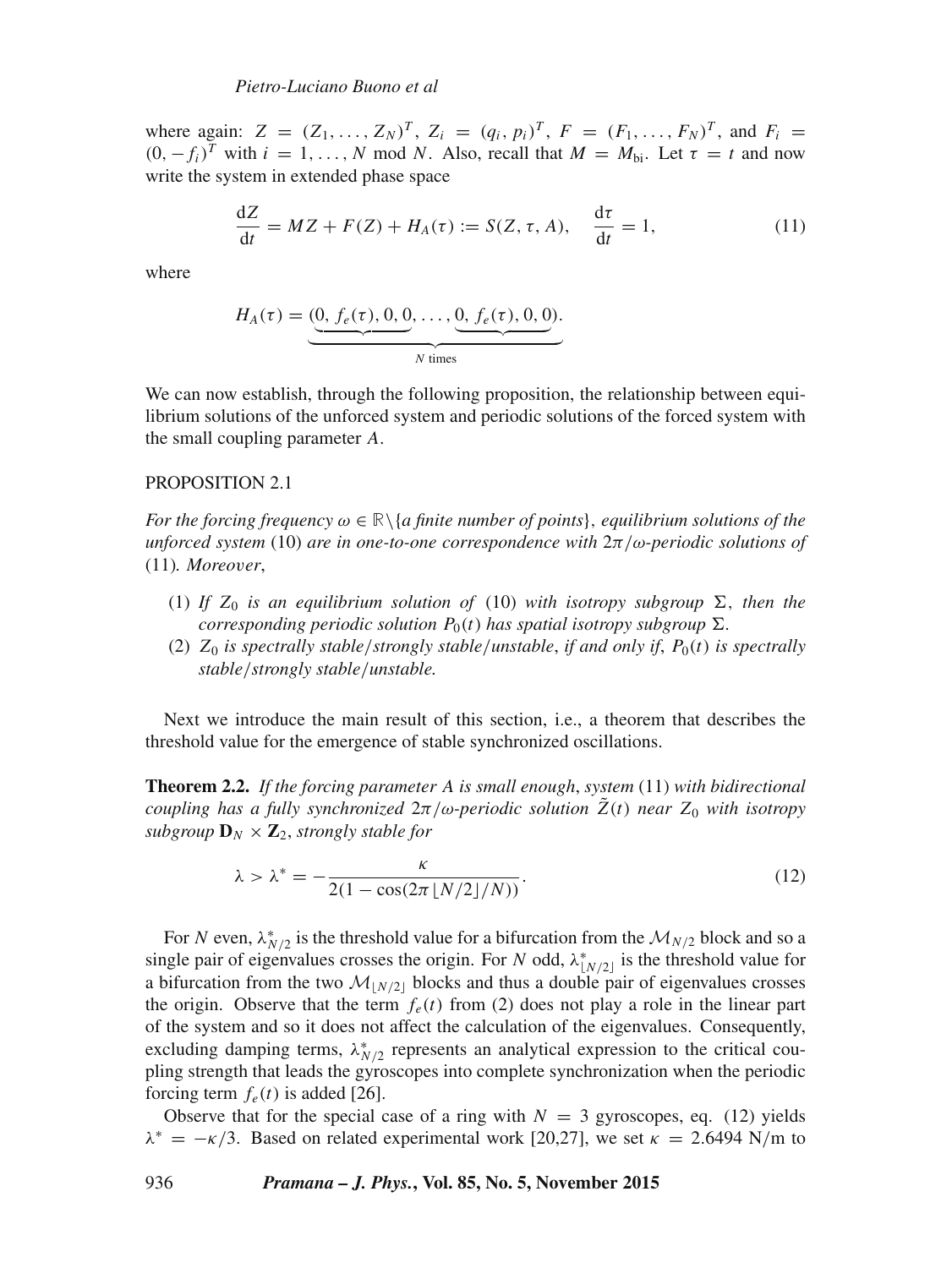

**Figure 3.** Two-parameter bifurcation diagram showing the region of parameter space  $(\Omega, \lambda)$  where the vibrations of a system of three gyroscopes, coupled bidirectionally, become completely synchronized. The boundary curve is the locus of the pitchfork bifurcation where three periodic solutions of eq. (11) merge into a  $D_3 \times Z_2$ symmetric one as the complete synchronization state becomes locally asymptotically stable.

get  $\lambda^* = -0.8831$ . This value fits very well with the almost vertical line threshold, in parameter space  $(\Omega, \lambda)$ , which was originally obtained through asymptotic methods [20], and reproduced in figure 3. The only difference is the cusp shape, which is due to the effect of damping. Recall that damping has been neglected in our analysis to preserve the Hamiltonian structure of the cells and of the network. Nevertheless, that cusp region is extremely small considering the scale along the λ-axis. Proofs of this proposition and theorem, together with details of the Birkhoff normal form analysis of nonlinear terms, can be found in [28].

# **3. Energy harvesting**

The goal of all energy harvesting devices is to convert ambient or environmental energy into electrical energy [18,19,29]. A major disadvantage of these technologies is the fact that the amount of electrical energy produced is small. In response, a wide range of techniques that combine linear and nonlinear components with novel materials and coupling configurations have been proposed with the ultimate goal of harvesting more energy along a broad bandwidth of frequencies. In this section, we review the results of the investigation of a particular network-based energy harvesting system consisting of multiple, N-resonators, coupled mechanically and inductively in a ring configuration. The governing equations of the coupled system lead to a system of differential equations with all-to-all coupling between transducers. The normal forms are similar to those of the gyroscope with the exception of the symmetry group. Consequently, a similar approach based on Hamiltonian mechanics is employed to study the collective behaviour of the network.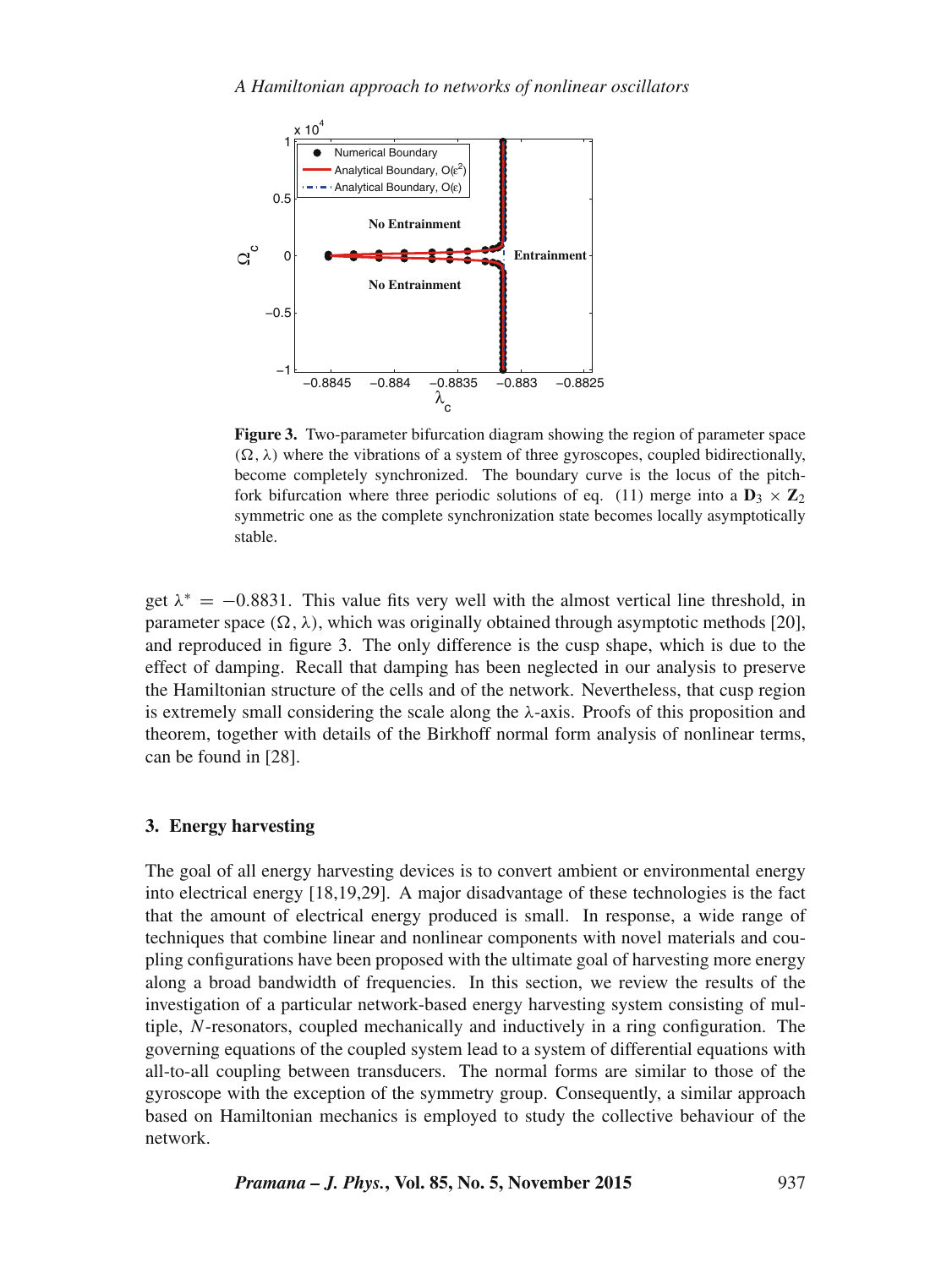#### 3.1 *Beam model*

Figure 4a shows a schematic design of a coupled energy harvesting system with two possible coupling topologies, all-to-all and nearest neighbours. Each composite beam consisting of aluminum as the substrate, galfenol (FeGa) as the magnetostrictive material and magnet wire as coil is used to convert the mechanical vibrations into electrical voltage (see figure 4b). Galfenol was chosen in this work for its durability, compared to the brittleness often encountered with piezoelectric materials, and high magnetomechanical coupling. The AC signal is then fed into a rectifier and a related power converter circuit that stores the DC voltage in a thin film battery. The battery is used to power a low-power transmitter to send the sensor data intermittently and/or as sensing events take place. Next we analyse the collective response of the ring with the objective of maximizing power output through synchronized vibrations.

We assume a mesoscale implementation so that inductance coupling is negligible. Then the model equation for the ring vibrations can be written as

$$
\frac{d^2 z_j}{dt^2} + 2\delta \frac{dz_j}{dt} + \omega_0^2 z_j + \frac{k_3}{m} z_j^3 + \frac{\lambda}{m} \sum_{k=1}^N z_k = \frac{A_d}{m} \cos(w_d t) - \frac{G C_L}{m} \frac{dV_j}{dt}
$$
  

$$
L_c C_L \frac{d^2 V_j}{dt^2} + C_L (R_L + R_c) \frac{dV_j}{dt} + V_j = G \frac{dz_j}{dt},
$$
 (13)

where  $z_j(t)$  is the displacement of the *j*th beam, in which  $j = 1, \ldots, N$ , with mass m, damping coefficient b,  $2\delta = b/m$ , linear and nonlinear coeffcients  $k_1$  and  $k_3$ , respectively, natural frequency  $w_0^2 = k_1/m$ . The externally applied force is assumed to be sinusoidal, of the form  $A_d \cos w_d t$ , where  $A_d$  is the amplitude and  $w_d$  is the frequency of the excitation. In the readout coil,  $G$  is the transduction factor that measures the gain in the conversion of vibrations into electrical current,  $L_c$  and  $R_c$  are the coil inductance and resistance, respectively, and  $R_L$  is the load. Electrical current is converted to voltage



**Figure 4.** (**a**) Schematic design of a coupled energy harvesting system with all-to-all coupling and with nearest neighbours coupling. (**b**) Composite beams.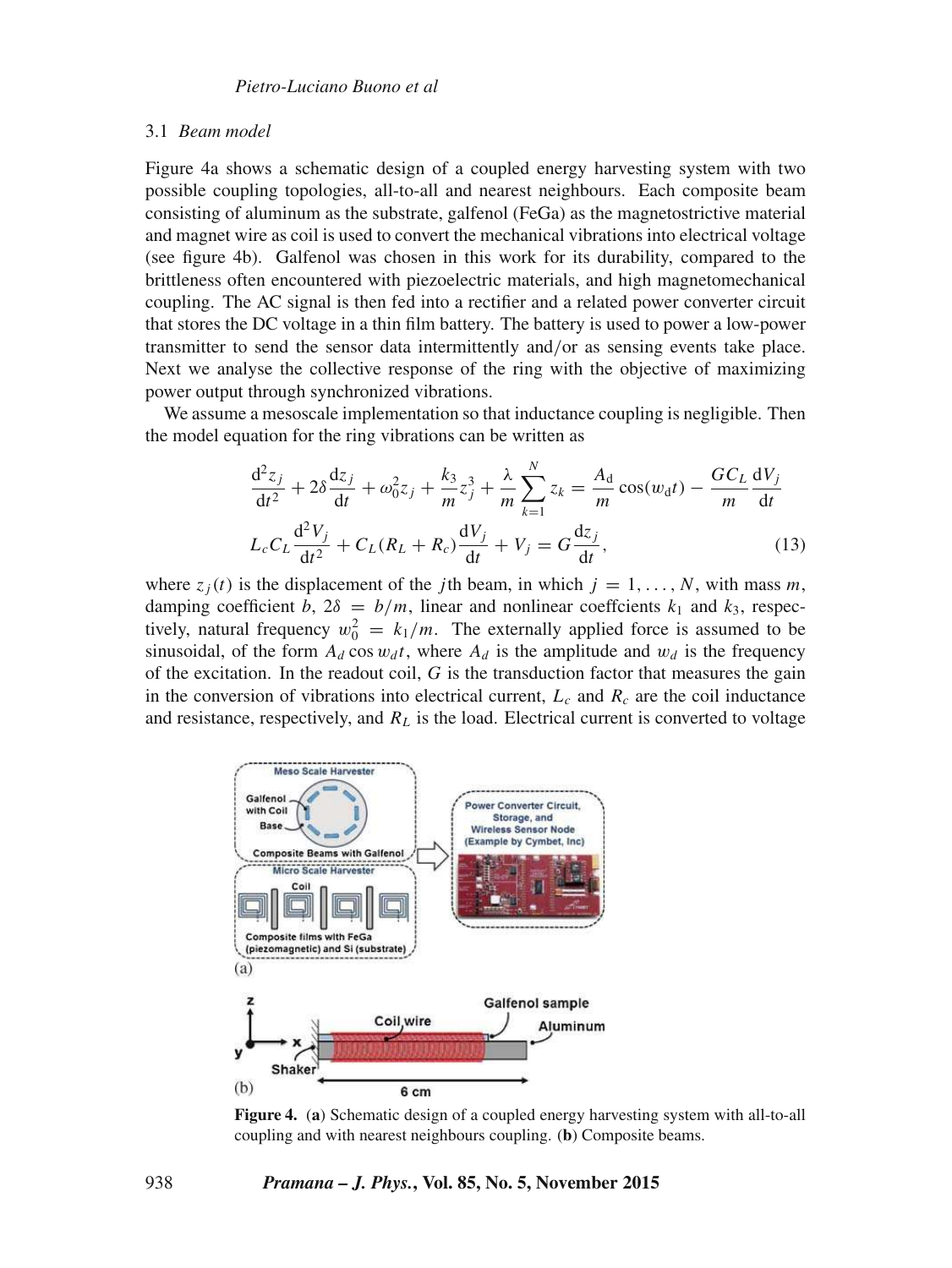through a load capacitor with coefficient  $C_L$ .  $\lambda$  is the coupling strength, assumed to be identical throughout the ring.

Rescaling time and beam displacement and defining a dimensionless voltage through

$$
V_j(t) = \frac{k_1 \kappa}{C_L \omega_0 G} \sqrt{\frac{k_1}{|k_3|}} U_j(\tau),
$$

yields the following equations in dimensionless form:

$$
x''_j(\tau) + \frac{1}{Q}x'_j(\tau) + x_j(\tau) + \gamma x_j^3(\tau) + \lambda_r \sum_{k=1}^N x_k = F_r \cos(\omega_r \tau) - \kappa U'_j(\tau)
$$
  

$$
U''_j(\tau) + \alpha U'_j(\tau) + \beta U_j(\tau) = \kappa x'_j(\tau),
$$
 (14)

where  $\beta = 1/(L_c C_L \omega_0^2)$ . Note that now under this rescaling, the coefficient  $\kappa$  appears in front of both coupling derivative terms of eq. (14), which allows us to cast the equations in the Hamiltonian form.

# 3.2 *Hamiltonian formulation*

Disregarding damping terms and the period forcing in (14) without self-coupling, we may rewrite the governing equations for the ith energy harvester in vector form as

$$
\begin{pmatrix} q_i' \\ p_i' \end{pmatrix} = \begin{pmatrix} -K & I_2 \\ \Lambda + K^2 & -K \end{pmatrix} \begin{pmatrix} q_i \\ p_i \end{pmatrix} - \begin{pmatrix} 0 \\ f_i + \lambda_r \sum_{j \to i} \Gamma q_j \end{pmatrix},
$$

where

$$
q_i = (q_{i1}, q_{i2})^T = (x_i, u_i)^T, \quad p_i = q'_i + Kq_i,
$$

$$
K = \frac{1}{2} \begin{pmatrix} 0 & \kappa \\ -\kappa & 0 \end{pmatrix}, \quad \Lambda = \begin{pmatrix} -1 & 0 \\ 0 & -\beta \end{pmatrix}, \quad f_i = \begin{pmatrix} \gamma x_i^3(\tau) \\ 0 \end{pmatrix}
$$

and

$$
\Gamma = \left(\begin{array}{cc} 1 \ 0 \\ 0 \ 0 \\ \end{array}\right).
$$

Now, let

$$
Y_i = (q_i, p_i)^T, \quad M_1 = \begin{pmatrix} -K & I_2 \\ \Lambda + K^2 - K \end{pmatrix},
$$

$$
M_2 = \begin{pmatrix} 0 & 0 \\ -\lambda_r \Gamma & 0 \end{pmatrix} \quad \text{and} \quad F_i = \begin{pmatrix} 0 \\ -f_i \end{pmatrix},
$$

then the equations for the entire ring can be written as

$$
Y' = MY + F,\tag{15}
$$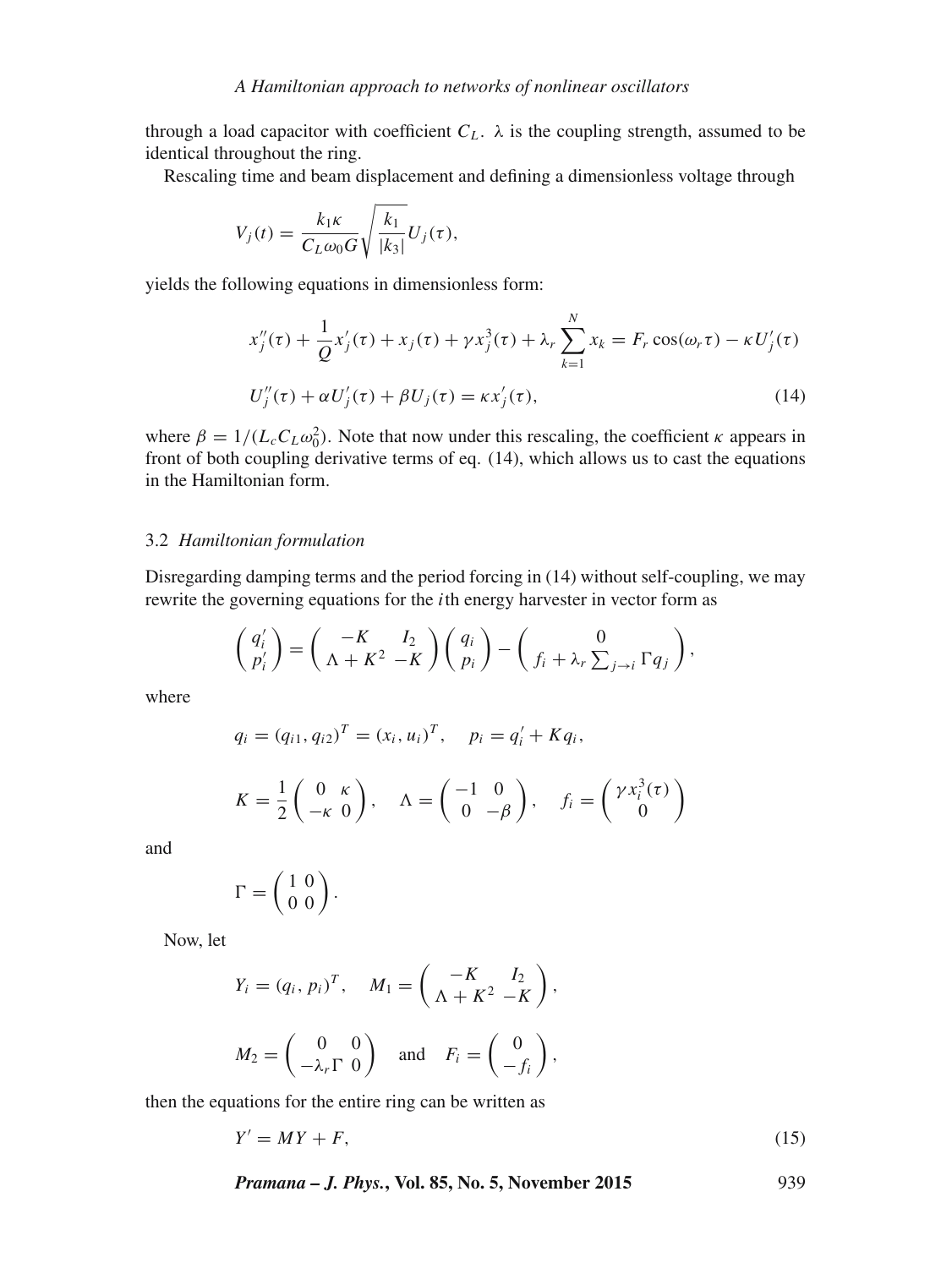where

$$
Y = \begin{pmatrix} Y_1 \\ Y_2 \\ \vdots \\ Y_N \end{pmatrix}, \quad M = \begin{pmatrix} M_1 & M_2 & \dots & M_2 \\ M_2 & M_1 & M_2 & \dots & M_2 \\ \vdots & \ddots & \ddots & & \vdots \\ \vdots & & \ddots & \ddots & \vdots \\ M_2 & \dots & M_2 & M_1 \end{pmatrix}
$$

and

$$
F = \begin{pmatrix} F_1 \\ F_2 \\ \vdots \\ F_N \end{pmatrix}.
$$

A direct calculation shows that the system in (15) is Hamiltonian with respect to the symplectic structure (5). The corresponding Hamiltonian is

$$
H(Y(q_i, p_i)) = \frac{1}{2} Y^T J^{-1} M Y + \sum_{i=1}^n \gamma \frac{q_{i1}^4}{4}.
$$

Next we study the linearized system near the origin starting with the  $S_N$  isotypic decomposition of the tangent space. This leads to a block diagonal decomposition from which the eigenvalues can be obtained explicitly and their distribution can be studied for all  $N \in \mathbb{N}$ . In particular, we determine for general N, a threshold condition for the origin to loose spectral stability as the coupling parameter  $\lambda$  is varied. The case with self-coupling is treated in a similar manner. Although results have been obtained for both cases, here only the details for the case without self-coupling has been included.

# 3.3 *Isotypic decomposition for*  $S_N$  *symmetry*

Let  $I_N$  denote the identity matrix in  $\mathbb{R}^N$ . We can write the generators of  $\mathbf{S}_N$  in  $\mathbb{R}^N$  as the set  $\{\sigma_i: i = 1, ..., N - 1\}$ , where  $\sigma_i$  is the matrix obtained by swapping columns i and  $i + 1$  of  $I_N$ . Since the phase space of the system is  $\mathbb{R}^{4N}$ , we can write its generators as

$$
\xi = \{ \xi_i = \sigma_i \otimes I_4 : i = 1, ..., N - 1 \}.
$$

For  $\zeta = \exp(2\pi i/N)$  and some  $v \in \mathbb{R}$ , let  $v_i = (v, \zeta^j v, \zeta^{2j} v, \dots, \zeta^{(N-1)j} v)^T$  be a vector in  $\mathbb{C}$ . Suppose  $j = 0, ..., N - 1$ , then the vectors  $v_j$  form a basis for  $\mathbb{C}^N$ . Observe that the basis decomposes  $\mathbb{C}^N$  into  $\mathbb{C}^N = V_0 \oplus V_1$ , where  $V_0 = \{(z_1, \ldots, z_N) \in \mathbb{C}^N\}$  $\mathbb{C}^N |z_1 + \cdots + z_N = 0$  and  $V_1 = \{(z, \ldots, z) | z \in \mathbb{C} \}$  are invariant subspaces. Note also that the vectors  $v_j$ , with  $j = 0$ , form a basis for the subspace  $V_1$ , while the remaining vectors  $v_j$ ,  $j = 1, \ldots, N - 1$ , form a basis for the subspace  $V_0$ .

Since each energy harvester also has an internal phase space of dimension four, we consider again the vectors  $v_{ji} = (e_i, \zeta^j e_i, \zeta^{2j} e_i, \dots, \zeta^{(N-1)j} e_i)^T$ , which were defined in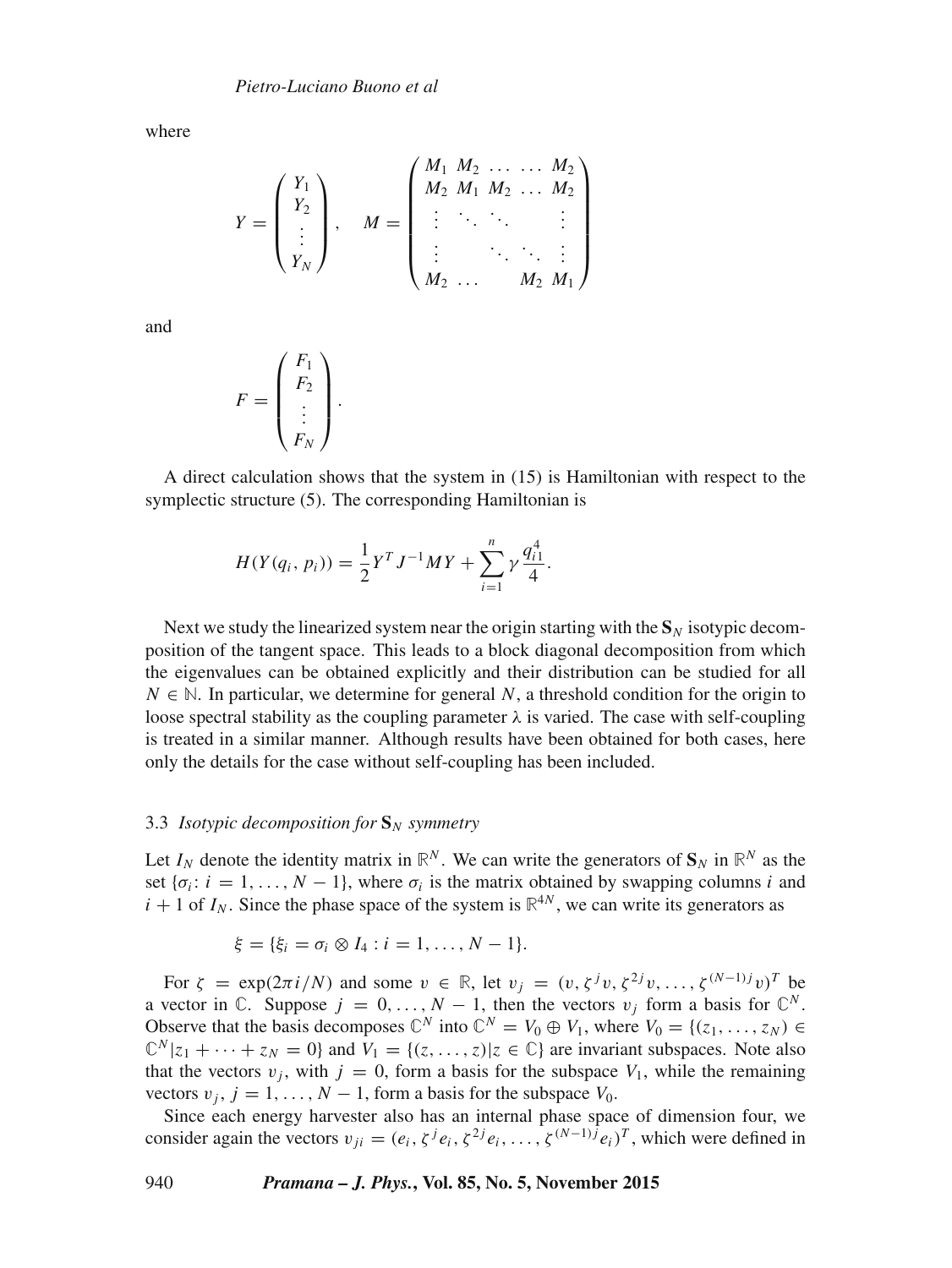#### *A Hamiltonian approach to networks of nonlinear oscillators*

§2.4 for the isotypic decomposition of the coupled gyroscope system. We already know that these vectors form a symplectic basis under the symplectic form  $\omega(u, v) = u^T J v$ , so we leverage the calculations. The corresponding real symplectic transition matrix  $P$  is constructed in a similar manner. For complex vector  $v_{ji}$ , let  $\Re_{ji}$  and  $\Im_{ji}$  denote its real and imaginary parts, respectively. Furthermore, we denote a normalized vector by  $\tilde{\cdot}$ . For N odd, the real symplectic transition matrix is

$$
P = \left[\begin{matrix} \tilde{v}_{01}, \ldots, \tilde{v}_{04}, \tilde{\mathbb{S}}_{11}, \tilde{\mathbb{M}}_{11}, \ldots, \tilde{\mathbb{S}}_{14}, \tilde{\mathbb{M}}_{14}, \ldots, \\ \tilde{\mathbb{S}}_{\lfloor N/2 \rfloor 1}, \tilde{\mathbb{M}}_{\lfloor N/2 \rfloor 1}, \ldots, \tilde{\mathbb{S}}_{\lfloor N/2 \rfloor 4}, \tilde{\mathbb{M}}_{\lfloor N/2 \rfloor 4}\right].\end{matrix}
$$

Similarly, the corresponding real symplectic matrix for  $N$  even is

$$
P = \left[\begin{matrix} \tilde{v}_{01}, \ldots, \tilde{v}_{04}, \tilde{\mathfrak{F}}_{11}, \tilde{\mathfrak{R}}_{11}, \ldots, \tilde{\mathfrak{F}}_{14}, \tilde{\mathfrak{R}}_{14}, \ldots, \\ \tilde{\mathfrak{F}}_{(N/2-1)1}, \tilde{\mathfrak{R}}_{(N/2-1)1}, \ldots, \tilde{\mathfrak{F}}_{(N/2-1)4}, \tilde{\mathfrak{R}}_{(N/2-1)4}, \tilde{v}_{(N/2)1}, \ldots, \tilde{v}_{(N/2)4} \end{matrix}\right].
$$

From the basis chosen, the complexified phase space can now be written as  $(\mathbb{C}^N)^4$  =  $(V_0)^4 \oplus (V_1)^4$ , where  $(V_0)^4$  and  $(V_1)^4$  are invariant subspaces with respect to  $\xi$ .

Applying  $P$  to the linear part of (15), we obtain the following diagonalization of the linear part of the coupled energy harvesting array:

$$
\mathcal{M} := P^{-1}MP = \text{diag}(\mathcal{M}_0, \mathcal{M}_1, \dots, \mathcal{M}_1), \tag{16}
$$

where  $M_0 = M_1 + (N - 1)M_2$  and  $M_1 = M_1 - M_2$ .

# 3.4 *Eigen*v*alues*

Given the structure of the linear part of the system shown in (16), we only need to study the matrices  $\mathcal{M}_0$  and  $\mathcal{M}_1$  in order to understand the eigenvalues of the system. The matrix

$$
\mathcal{M}_0 = \begin{pmatrix}\n0 & -\kappa/2 & 1 & 0 \\
\kappa/2 & 0 & 0 & 1 \\
-1 - \kappa^2/4 - (n-1)\lambda_r & 0 & 0 & -\kappa/2 \\
0 & -\beta - \kappa^2/4 & \kappa/2 & 0\n\end{pmatrix},
$$

has the corresponding characteristic polynomial

$$
y^4 + (\beta + \kappa^2 + 1 + (N - 1)\lambda_r) y^2 + \beta + \beta \lambda_r (N - 1).
$$

Similarly, the matrix

$$
\mathcal{M}_1 = \begin{pmatrix}\n0 & -\kappa/2 & 1 & 0 \\
\kappa/2 & 0 & 0 & 1 \\
-1 - \kappa^2/4 + \lambda_r & 0 & 0 & -\kappa/2 \\
0 & -\beta - \kappa^2/4 & \kappa/2 & 0\n\end{pmatrix},
$$

has the corresponding characteristic polynomial

$$
y^4 + (\beta + \kappa^2 + 1 - \lambda_r) y^2 + \beta (1 - \lambda_r).
$$

Observe that the characteristic equations of both matrices,  $\mathcal{M}_0$  and  $\mathcal{M}_1$ , have the same form

$$
y^4 + by^2 + c = 0.\t(17)
$$

*Pramana – J. Phys.***, Vol. 85, No. 5, November 2015** 941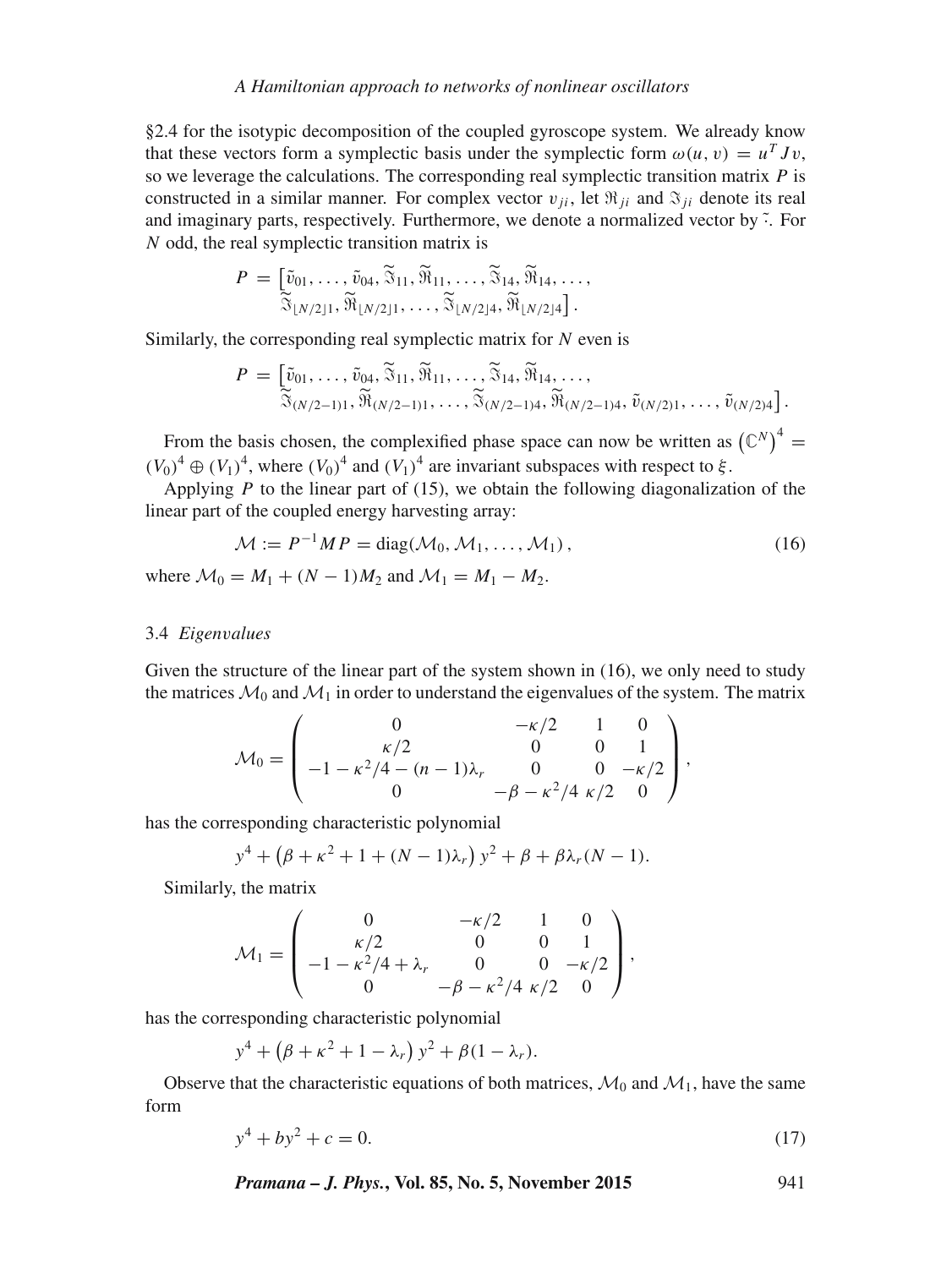Thus, we shall first investigate this equation in general and then apply the results to the characteristic equations of the  $\mathcal{M}_0$  and  $\mathcal{M}_1$  matrices. We start by writing the roots of (17) in the form

$$
\pm \sqrt{\frac{-b \pm \sqrt{b^2 - 4c}}{2}}.
$$
\n(18)

Since we want the system to be spectrally stable, i.e., all eigenvalues with zero real parts, we need to investigate the following cases separately.

Case 1. 
$$
b^2 - 4c > 0
$$
, i.e.  $\sqrt{b^2 - 4c} \in \mathbb{R}$ 

In this case, the roots are purely imaginary if  $((-b \pm \sqrt{b^2 - 4c})/2) \le 0$  or if  $c \ge 0$ .

For  $\mathcal{M}_0$ ,  $c = \beta + \beta \lambda_r (N - 1)$ . Direct substitution and simplification of the condition  $c \ge 0$  leads to the critical value of coupling strength:  $\lambda_r \ge -1/(N-1)$ . It follows that a bifurcation occurs at the critical value of coupling strength

$$
\lambda_c = -\frac{1}{N-1}.\tag{19}
$$

For  $M_1$ ,  $c = \beta(1 - \lambda_r)$ . Again, substitution into  $c \ge 0$  leads to  $\lambda_r \le 1$ . It follows that a second bifurcation point occurs at  $\lambda_c = 1$ . Numerical simulations show that the oscillations that emerge off this point when the forcing term is turned on, have rather small amplitude, i.e., small power output. For this reason, we do not pursue the analysis of this bifurcation any further. For the system with self-coupling, similar calculations show that the bifurcation point with respect to  $\lambda_r$  changes slightly to

$$
\lambda_c = -\frac{1}{N}.\tag{20}
$$

For the special case of  $N = 3$ , eq. (20) yields  $\lambda_c = -0.333$ , which corresponds to the subcritical pitchfork bifurcation identified in figure 5a for a coupled energy harvesting system with zero forcing  $F_r = 0$ . Observe now in figure 5b that increasing the forcing by a small amount does not lead to a drastic change in the bifurcation point. In fact, numerical simulations show that eq. (19) is a good analytical approximation to the onset of stable synchronized oscillations that emerge through the subcritical pitchfork bifurcation shown in figure 5b.

As  $\lambda_r$  is not part of the characteristic polynomial of  $\mathcal{M}_1$ , there is no corresponding second bifurcation point in this case.

*Case* 2*.*  $b^2 - 4c = 0$ 

In this case,  $b \ge 0$  must hold for the eigenvalues to be purely imaginary.

For  $M_0$ ,  $b = \beta + \kappa^2 + 1 + (N - 1)\lambda_r$ . Direct substitution and simplification of the condition  $b \ge 0$  leads to the following critical value of coupling strength:

$$
\lambda_r \geq \frac{-\beta - \kappa^2 - 1}{(N - 1)}.
$$

For  $\mathcal{M}_1, b = \beta + \kappa^2 + 1 - \lambda_r$ . Again, substitution into  $b \ge 0$  leads to  $\lambda_r \leq \beta + \kappa^2 + 1.$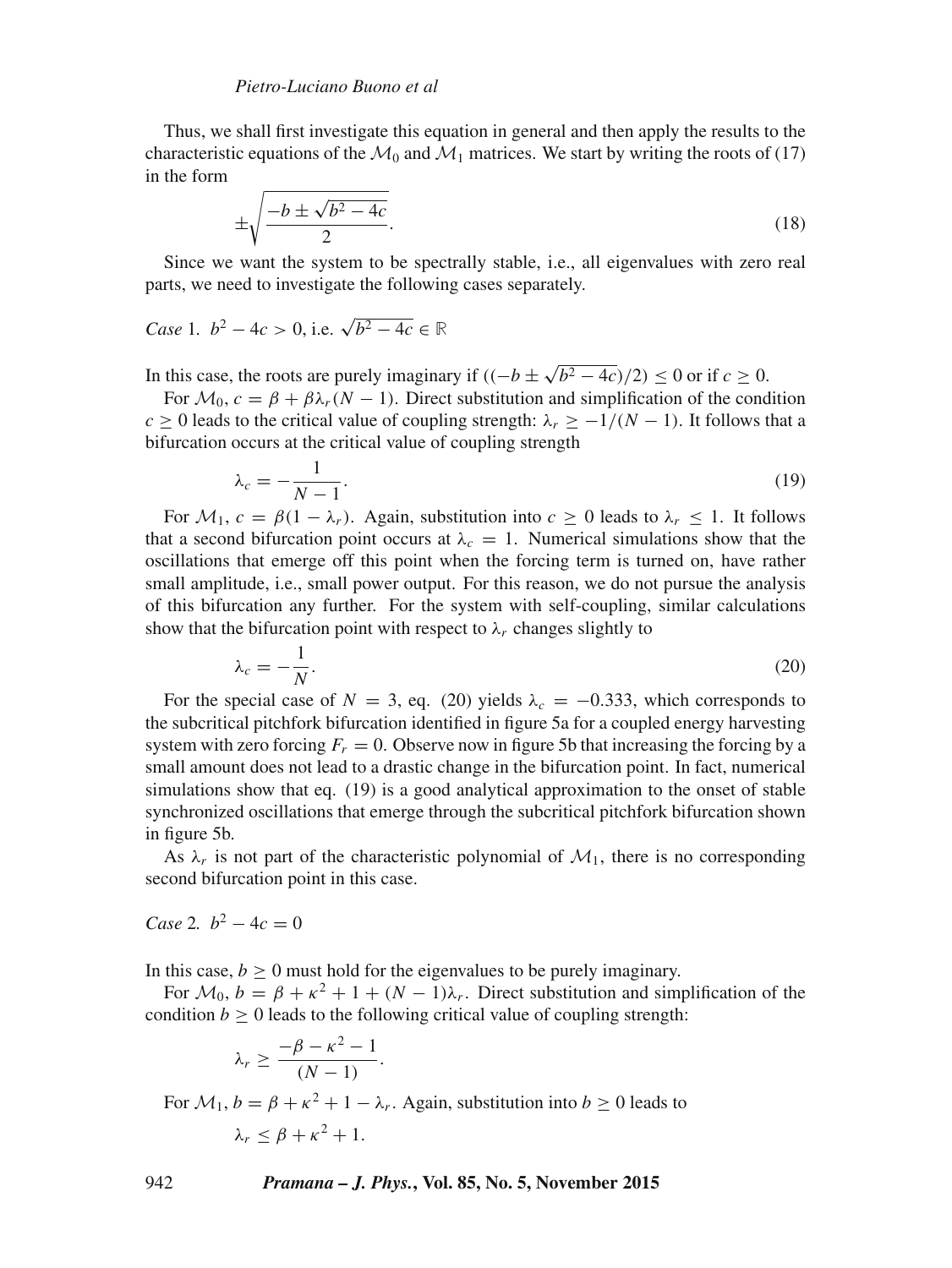

(b) Periodically forced,  $F_r = 0.1$ 

**Figure 5.** One-parameter bifurcation diagram for a 1D array of  $N = 3$  energy harvester beams coupled mechanically and inductively. (**a**) No forcing is applied. (**b**) A sinusoidal forcing term leads to three branches of collective behaviour. Parameters are:  $\omega_r = 0.9$ ,  $Q = 100$ ,  $\alpha = 1$ ,  $\kappa^2 = 0.2$ ,  $\gamma = -1$ ,  $\mu = 0.1$ . Along Branch 1 complete synchronization, in which all beams oscillate with the same phase and amplitude and same mean values, is obtained. In Branch 2, the beams also oscillate in synchrony but with a non-zero mean. In Branch 3, two of the beams oscillate in phase while the third one oscillates with a different phase.

Case 3. 
$$
b^2 - 4c < 0
$$
, i.e.,  $\sqrt{b^2 - 4c} \in \mathbb{C}$ 

In this case, the roots can be written as

$$
\pm \sqrt{\frac{-b \pm i \sqrt{4c - b^2}}{2}}.
$$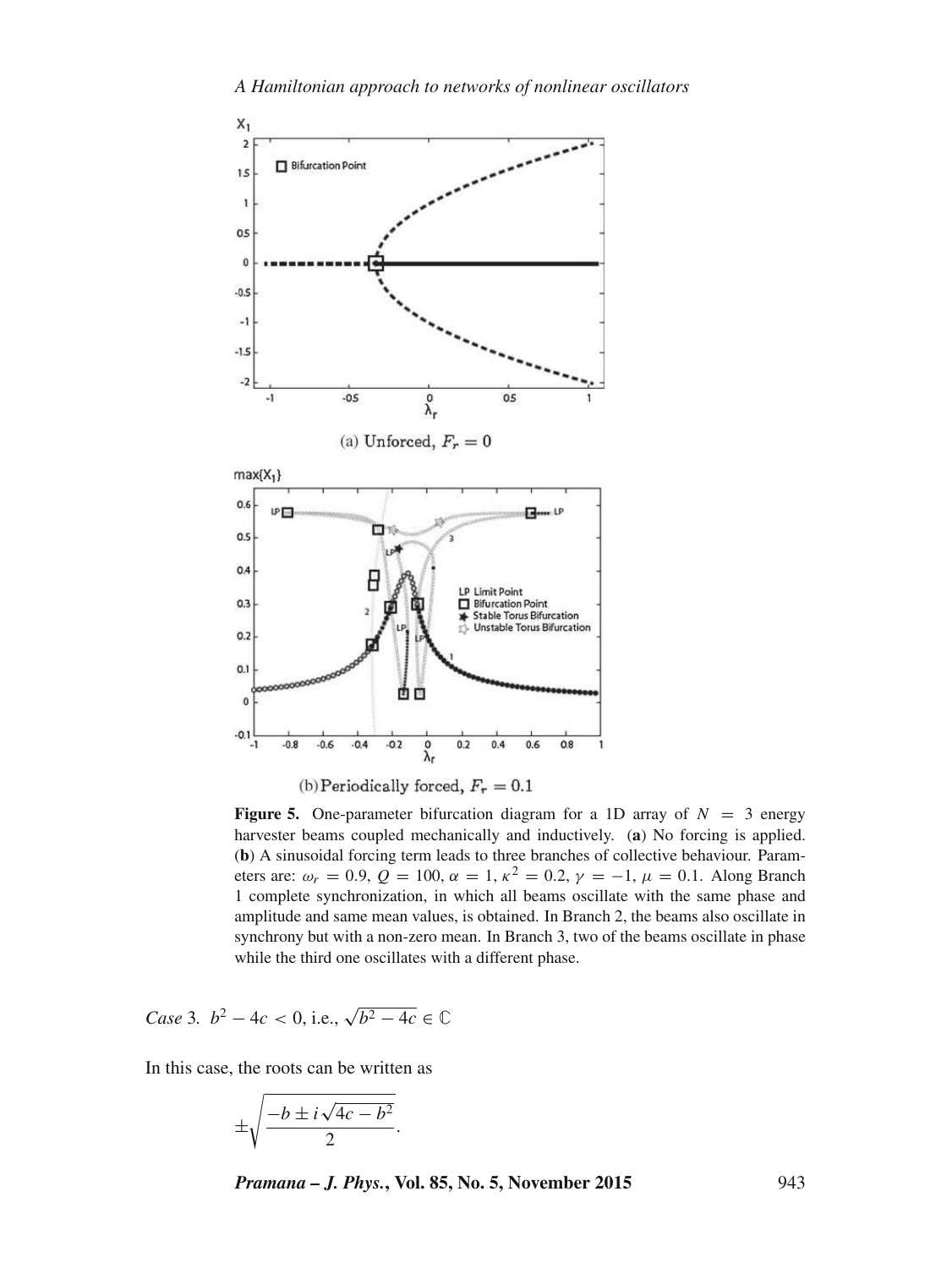In general, the square root of a complex number  $v + iw$  can be written as

$$
\frac{1}{2}\sqrt{2\sqrt{v^2+w^2}+2v}-\frac{1}{2}icsgn(\mp w + iv)\sqrt{2\sqrt{v^2+w^2}-2v}.
$$

Thus, in this situation,  $v = -(b/2)$  and  $w = \sqrt{4c - b^2}/2$ . We require that the roots be purely imaginary, yielding

$$
\frac{1}{2}\sqrt{2\sqrt{\left(-\frac{b}{2}\right)^2 + \left(\frac{\sqrt{4c - b^2}}{2}\right)^2} + 2\left(-\frac{b}{2}\right)} = 0,
$$

which reduces to  $4c - b^2 = 0$ .

For  $\mathcal{M}_0$ ,  $4c - b^2 = 4(\beta + \beta \lambda_r (N - 1)) - (\beta + \kappa^2 + 1 + (N - 1)\lambda_r)^2 = 0$ . Solving for  $\lambda_r$ , we get

$$
\lambda_r = \frac{-1 - \kappa^2 + \beta \pm 2\,\kappa\,\sqrt{-\beta}}{N-1}.
$$

For  $\mathcal{M}_1$ ,  $4c - b^2 = 4 \beta - 4 \beta \lambda - (\beta + \kappa^2 + 1 - \lambda)^2 = 0$ . Again, solving for  $\lambda_r$ , we get

$$
\lambda_r = \kappa^2 - \beta + 1 \pm 2\,\kappa\,\sqrt{-\beta}.
$$

# **4. Conclusions**

Methods from equivariant bifurcation theory were used to study the equations of motion of two network systems: one consisting of vibratory gyroscopes and the other made up of energy harvesters. Under normal conditions of operation, both systems can be treated as Hamiltonian systems with small perturbations. Representation theory allows us to find a suitable basis to study symmetry-breaking bifurcations and stability properties of collective behaviour; in particular, synchronized solution. Furthermore, the analysis yields approximate analytical expressions for the critical coupling strength required to induce synchronization. Future work include experimental realizations of both systems and a comparison of experimental measurements against theory.

# **Acknowledgements**

BC and AP were supported by the Complex Dynamics and Systems Programme of the Army Research Office, supervised by Dr Samuel Stanton, under grant W911NF-07-R-003-4. AP was also supported by the ONR Summer Faculty Research Programme, at SPAWAR Systems Centre, San Diego. VI acknowledges support from the Office of Naval Research, Code 30 under the programme managed by Dr Michael F Shlesinger. P-LB would like to thank Alberto Alinas for checking some early calculations as part of a student project. P-LB acknowledges the funding support from NSERC (Canada) in the form of a Discovery Grant.